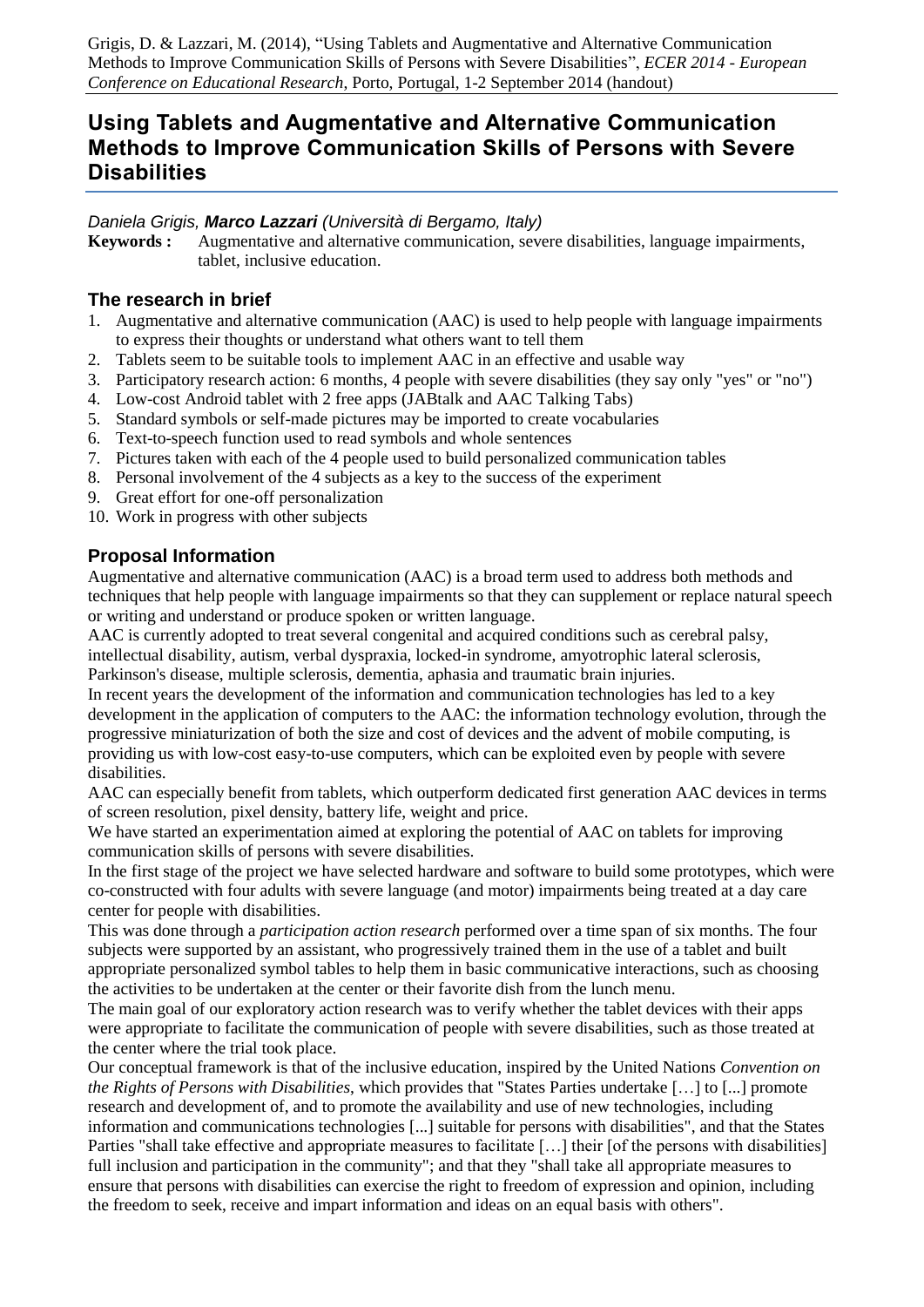Grigis, D. & Lazzari, M. (2014), "Using Tablets and Augmentative and Alternative Communication Methods to Improve Communication Skills of Persons with Severe Disabilities", *ECER 2014 - European Conference on Educational Research*, Porto, Portugal, 1-2 September 2014 (handout)

## **Methodology or Methods/ Research Instruments or Sources Used**

We selected for our program four persons on the ground of two basic criteria: they were able to clearly manifest communication intentionality; when answering to a question; they were able to rather intelligibly express the difference between *yes* and *no* by means of either verbal or non verbal communication (or both). Among these subjects, one had already unsuccessfully been exposed to traditional AAC methods at school, whereas the other three had not even been considered before for AAC interventions. The number of subjects for the trial was limited to four because a single research assistant was available for the experimentation. To minimize the costs of hardware and software, we opted for a non-iOS platform, which seemed more reasonable to propose to the families for possible future purchase. The Android operating system was selected, due to its diffusion and the number of potential free apps available on the market.

Some preliminary tests were conducted on several tablets; after a first round, screens under the 10" were discarded, because they did not seem suitable for people with limited visual acuity and/or reduced fine motor skills; at the end, we chose a Samsung Galaxy Tab 2 10.1 with Android OS version 4.0.4. Some experiments were also made on a smaller Samsung Galaxy Tab 2 7 (and more recently, after the end of the first trial, on a Google Nexus 2).

Many apps were tried and evaluated with reference to a quality model based on the project needs, that is, the requirement for free license, high customizability, user friendliness, simple and clear interface structure, Italian or English interface, integration of text-to-speech facilities.

Eventually, we opted to use two apps: JABtalk and AAC Talking Tabs. Both allow managing categories, inserting pictures, and generating vocal output; JABtalk provides a tree structure for organizing symbols and pictures that is simply navigated step by step by the user; AAC Talking Tabs consents to building phrases by moving from one picture to another.

With each user we co-constructed a personalized communication table, through a very long and time expensive process: initially we had to get the users familiar with the device and the interaction modalities; then, photographs were taken for any situation, object, or person had to become part of the *vocabulary* of each user; eventually, users were instructed on how to use their tables to answer requests and express their desires or feelings.

### **Conclusions, Expected Outcomes or Findings**

The results of the first step of the project are more than satisfactory.

Given the simplicity of the touchscreen interaction approach, the tablets have proved easy and intuitive to use, even by people who are both physically and cognitively very compromised.

The simple imitation of operator's gestures allowed the subjects involved in the research to easily interact with the device from the first attempts, despite their serious motor impairments, and the finger-driven interface was accepted by them, according to their different abilities.

The ease of use of the interactive platform allowed the persons involved in our experiment to greatly extend their communication opportunities.

The speech synthesis capability helped them to understand and remember the meaning of images and symbols that were clicked, allowing an immediate check of the messages built through the tablet. At the same time, it made it possible to establish communication relations with different people, without the need to explain the method, in a more transparent way than with respect to communication acts based on ordinary AAC boards.

Moreover, we found a significant increase in the intentionality of communication, which was encouraged by the effectiveness of the system and the friendliness of the interface.

Our findings show how even severely compromised people may be educated to communicate with adequately personalized products. This requires one-off customization and great effort in order to be performed, and it can be regarded as a form of inclusive education aimed at acknowledging and enhancing the inherent dignity of the person being involved in the communication project.